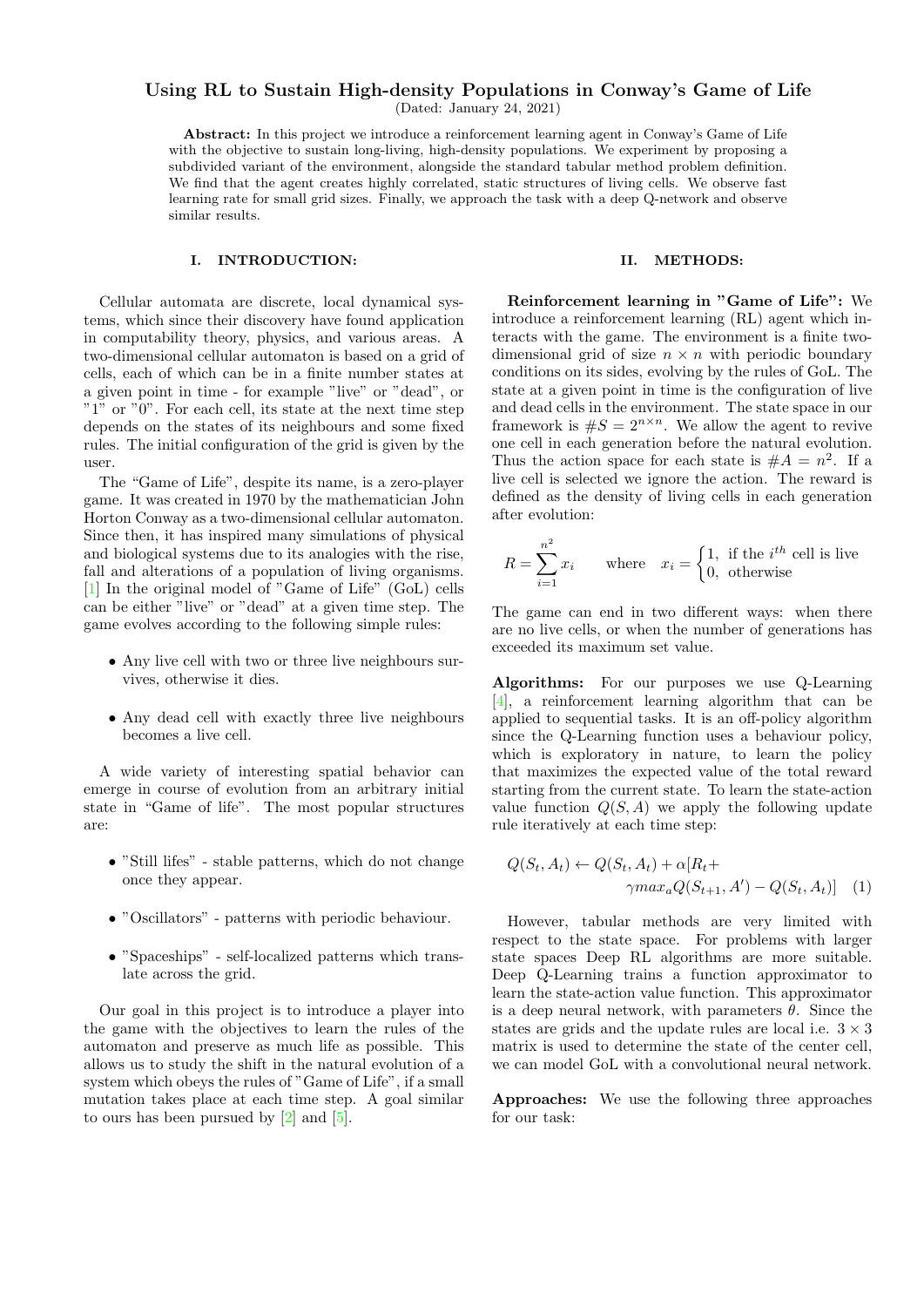- 1. Q-learning on a small grid. In this method the agent is allowed to act on any cell of the grid. In tabular methods we need to restrict the size of our grid to up to 20 cells total. To avoid this restriction we use a dynamic structure instead of 2D array for containing the action-value pairs. This optimization allows us to run the method on grids with up to 50 cells.
- 2. Q-learning on a large subdivided grid. In order to circumvent the limitation from 1. we try to divide a larger grid into smaller regions of a size feasible for tabular Q-Learning. Now the agent also has to choose in which subregion to act. The action space expands by the number of subregions, but the state space and Q-table dimensions stay the same. We break the action down in two parts: epsilon-greedy selection of a subregion and epsilongreedy selection of action as in 1. The downside of this method is that to the agent the subregions are not connected and their evolution is now nondeterministic.
- 3. Deep Convolutional Q-Learning. To be able to learn on all grid sizes, we use deep Q-learning. The action space is the same as in 1. Our network consists of one convolutional layer, followed by one or two hidden dense layers. We collect our transitions inside a buffer. For calculating the loss we use a target deep network.

Statistical analysis: All approaches are tested first for a fixed initial state and then for a random one. To evaluate the performance of the methods we graph the rewards as a function of game evolution. In order to understand the agent's behaviour we visualize the games.

We inspire from Schulman and Seiden [\[3\]](#page-3-4) and implent their proposed variant of entropy for the Game of Life. A system that begins randomly populated will, under the propagation rules of the Conway game, develop structure and correlations. One way to measure the increasing order in the system is by using a quantity analogous to entropy in statistical mechanics. The general idea is to subdivide the system and measure the extent to which living cells do or do not cluster.

A  $n \times n$  board is broken into subregions of size  $j \times j$ . Coarse-grained description of the state of the system is provided by the sequence  $m_i \in [1, (n/j)^2]$ , where  $m_i$  is the number of live cells in the i-th subregion. The entropy associated with this coarse-grained description is given by the logarithm of the total number of microscopic states that can be associated with the given sequence. Thus

$$
S = \frac{1}{n^2} \log \prod_{i=1}^{(n/j)^2} \binom{j^2}{m_i}
$$
 (2)

Such defined, the entropy is strongly related to the density so we will normalize it by dividing by that of a random board with the same density. Normalized entropy is equal to one for boards with randomly placed live cells. The more ordered the structures on the board are, the lower the normalized entropy will be.

## III. RESULTS:

We have implemented each of the above approaches and obtained the following results.

Q-learning on a small grid: We trained the model on square grids of size up to  $7 \times 7$ . For all grids we observe similar behaviour when training on fixed and on random initial states.

For grid sizes  $4 \times 4$  the learning rate is fast. The optimal solution achieved from many different initial states is a still life of the type stripes (See fig. [1\)](#page-1-0). For highly populated or underpopulated initial states dying off is inevitable in the first few steps.

For grid sizes  $5 \times 5$  and  $6 \times 6$  we continue to arrive at various still life forms. However, they are achieved in a different number of steps and have density of around 0.2. We also observe a few oscillators. There are still some initial states that die off but not as fast as without an agent.

<span id="page-1-0"></span>

For  $7 \times 7$  grids we rarely observe still life. The agent sustains the game for long periods of time. The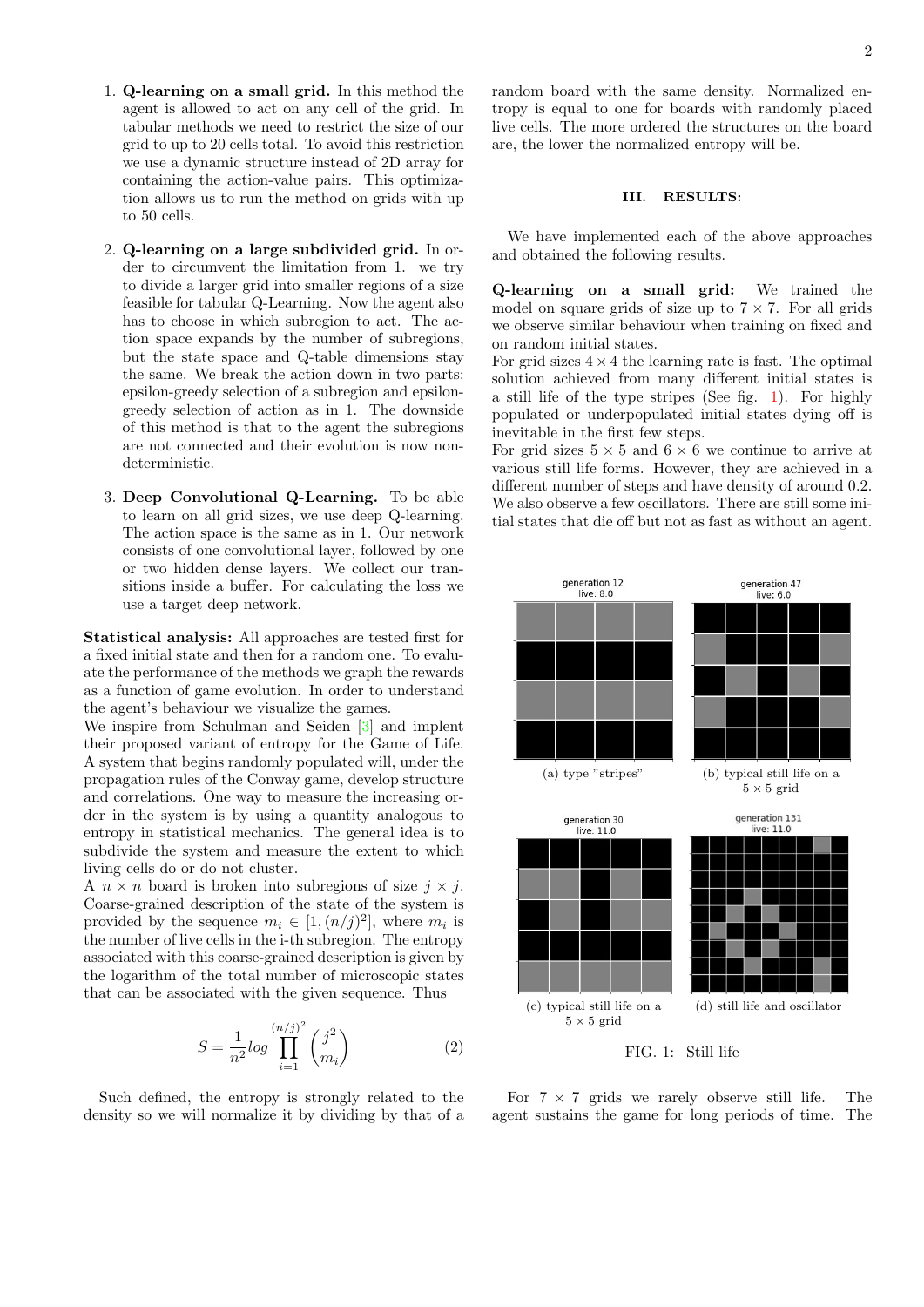<span id="page-2-0"></span>

FIG. 2: Comparison of averaged rewards without an agent, with a random agent and using learned for a fixed initial state Q-function for a  $4 \times 4$  grid  $(top)$ , a  $7 \times 7$  grid (*middle*). *Bottom:* Normalized entropy for a  $6 \times 6$  grid.

evolution is non-periodic, alternating between high and low density states. (See fig. [2\)](#page-2-0).

We compare the normalized entropy of states created by our agent with the entropy of the natural evolution and the random actions. Taking random actions completely erases the order that emerges. That is why the entropy with random actions quickly goes to one. Contrary to this behaviour, games with agent tend to have low entropy. Still lifes are by nature ordered structures. However, even when the agent can not lead the game to a still life it still creates structures of cells which are highly correlated. (See fig. [2,](#page-2-0) bottom)

Q-learning on a subdivided grid: We run the method for subregion sizes up to  $8 \times 8$ . When trained on the whole state space the agent behaves worse than the random action evolution, similar to the natural evolution. Training with a fixed seed leads to a slightly better behaviour in the first few steps, progressing identically to random evolution.

Deep Convolutional Q-Learning: For a  $4 \times 4$ grid and fixed seed the results are the same as those with tabular methods. The model converges fast to still life of type stripes. When training with a random initial state we still observe the same solution, with other forms

<span id="page-2-1"></span>Rewards averaged over 50 games after Q-learning for a random initial state







Rewards averaged over 50 games after Q-learning for a random initial state



FIG. 3: Comparison of averaged rewards without an agent, with a random agent and using learned Q-function for a  $4 \times 4$  grid (*top*), a  $8 \times 8$  grid and fixed initial state (*middle*), and  $8 \times 8$  grid and random initial state (bottom).